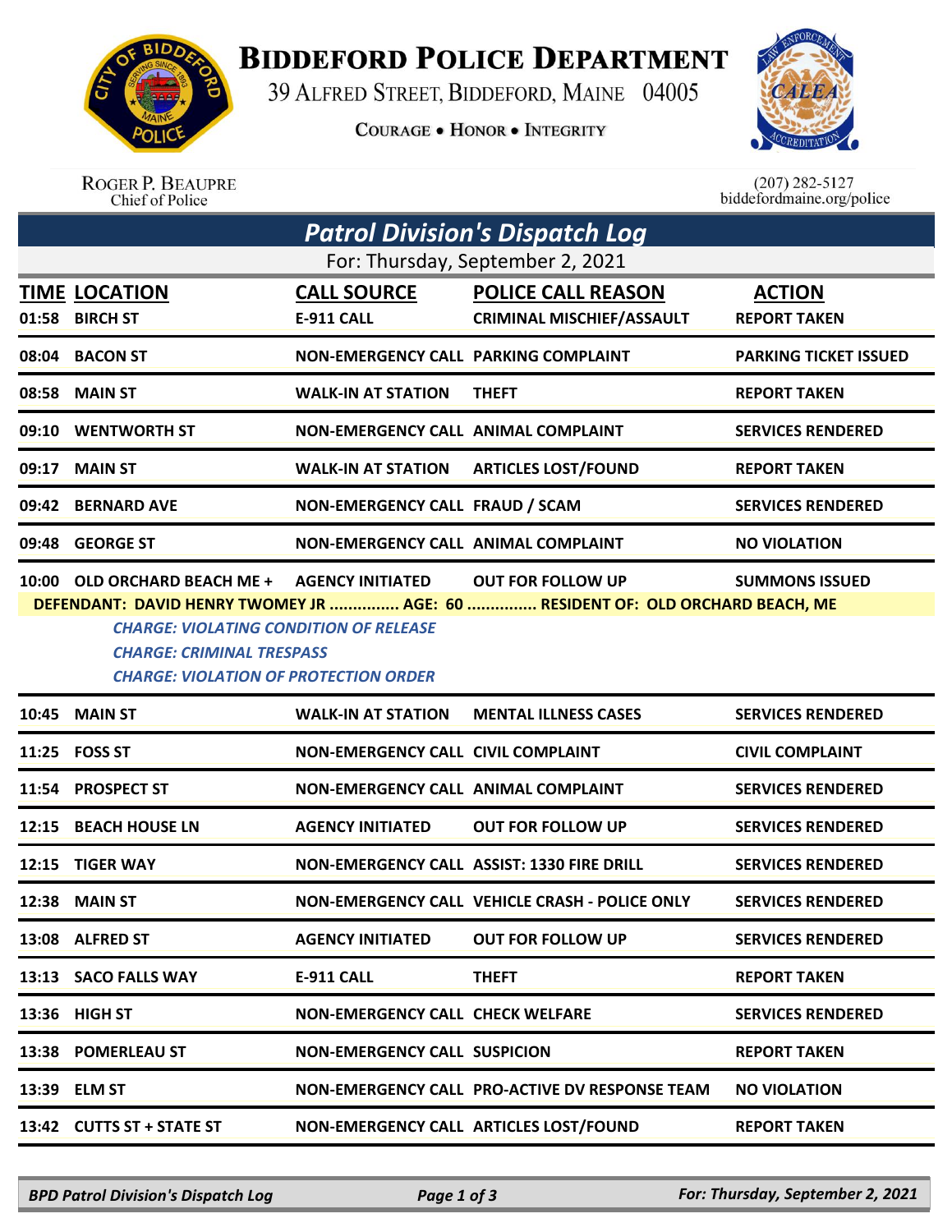|                                                                                                                                                                                   | <b>TIME LOCATION</b><br>13:53 ELM ST | <b>CALL SOURCE</b><br><b>AGENCY INITIATED</b> | <b>POLICE CALL REASON</b><br><b>ANIMAL COMPLAINT</b>                   | <b>ACTION</b><br><b>SERVICES RENDERED</b> |  |  |  |
|-----------------------------------------------------------------------------------------------------------------------------------------------------------------------------------|--------------------------------------|-----------------------------------------------|------------------------------------------------------------------------|-------------------------------------------|--|--|--|
|                                                                                                                                                                                   | 14:03 FOX FARM RD                    | <b>AGENCY INITIATED</b>                       | <b>PRO-ACTIVE DV RESPONSE TEAM</b>                                     | <b>NEGATIVE CONTACT</b>                   |  |  |  |
|                                                                                                                                                                                   | 14:10 CENTER ST                      | NON-EMERGENCY CALL DISTURBANCE / NOISE        |                                                                        | <b>UNFOUNDED</b>                          |  |  |  |
|                                                                                                                                                                                   | 14:16 MILLER AVE                     | <b>WALK-IN AT STATION</b>                     | <b>CIVIL COMPLAINT</b>                                                 | <b>SERVICES RENDERED</b>                  |  |  |  |
|                                                                                                                                                                                   | 14:45 ORCHARD ST                     | <b>E-911 CALL</b>                             | DEATH ATTENDED & UNATTENDED REPORT TAKEN                               |                                           |  |  |  |
|                                                                                                                                                                                   | 14:52 HOOPER ST                      | <b>WALK-IN AT STATION</b>                     | <b>FRAUD / SCAM</b>                                                    | <b>REPORT TAKEN</b>                       |  |  |  |
|                                                                                                                                                                                   | <b>14:55 FORTUNES ROCKS RD</b>       | <b>AGENCY INITIATED</b>                       | <b>COMMUNITY ENGAGEMENT</b>                                            | <b>NO VIOLATION</b>                       |  |  |  |
|                                                                                                                                                                                   | 14:59 TIGER WAY                      | <b>E-911 CALL</b>                             | <b>ASSIST: MEDICAL</b>                                                 | <b>TRANSPORT TO HOSPITAL</b>              |  |  |  |
|                                                                                                                                                                                   | 15:12 BEACH HOUSE LN                 | <b>AGENCY INITIATED</b>                       | <b>COMMUNITY ENGAGEMENT</b>                                            | <b>NO VIOLATION</b>                       |  |  |  |
|                                                                                                                                                                                   | 15:16 PROSPECT ST                    | <b>E-911 CALL</b>                             | 911 MISUSE                                                             | <b>SERVICES RENDERED</b>                  |  |  |  |
|                                                                                                                                                                                   | 15:17 BARRA RD                       |                                               | NON-EMERGENCY CALL ATTEMPTED/THREATENED SUICIDE CALL TRANSFERRED       |                                           |  |  |  |
|                                                                                                                                                                                   | 15:27 ALFRED ST                      |                                               | NON-EMERGENCY CALL VEHICLE CRASH - POLICE ONLY                         | <b>REPORT TAKEN</b>                       |  |  |  |
|                                                                                                                                                                                   | 16:18 BARRA RD                       | <b>NON-EMERGENCY CALL ALARM - POLICE</b>      |                                                                        | <b>FALSE ALARM</b>                        |  |  |  |
|                                                                                                                                                                                   | 16:21 SACO FALLS WAY                 | <b>E-911 CALL</b>                             | <b>THEFT</b>                                                           | <b>SERVICES RENDERED</b>                  |  |  |  |
|                                                                                                                                                                                   | 16:31 MASON ST                       | NON-EMERGENCY CALL PARKING COMPLAINT          |                                                                        | <b>PARKING TICKET ISSUED</b>              |  |  |  |
|                                                                                                                                                                                   | 16:33 RAYMOND ST                     | NON-EMERGENCY CALL MESSAGE DELIVERY           |                                                                        | <b>SERVICES RENDERED</b>                  |  |  |  |
|                                                                                                                                                                                   | 16:39 ALFRED ST                      | NON-EMERGENCY CALL HARASSMENT                 |                                                                        | <b>REPORT TAKEN</b>                       |  |  |  |
|                                                                                                                                                                                   | 16:42 PROSPECT ST                    | <b>AGENCY INITIATED</b>                       | <b>ANIMAL COMPLAINT</b>                                                | <b>SERVICES RENDERED</b>                  |  |  |  |
|                                                                                                                                                                                   | 16:49 SUMMER ST                      | <b>E-911 CALL</b>                             | <b>DISTURBANCE / NOISE</b>                                             | <b>NEGATIVE CONTACT</b>                   |  |  |  |
|                                                                                                                                                                                   | 16:51 SACO FALLS WAY                 | NON-EMERGENCY CALL HARASSMENT                 |                                                                        | <b>SERVICES RENDERED</b>                  |  |  |  |
|                                                                                                                                                                                   | 17:07 MAIN ST                        | <b>AGENCY INITIATED</b>                       | <b>COMMUNITY ENGAGEMENT</b>                                            | <b>NO VIOLATION</b>                       |  |  |  |
|                                                                                                                                                                                   | 17:15 CLEAVES ST                     | <b>NON-EMERGENCY CALL THEFT</b>               |                                                                        | <b>REPORT TAKEN</b>                       |  |  |  |
|                                                                                                                                                                                   | 18:09 OAKWOOD LN                     | <b>E-911 CALL</b>                             | <b>MENTAL ILLNESS CASES</b>                                            | <b>SERVICES RENDERED</b>                  |  |  |  |
|                                                                                                                                                                                   | 18:42 ALFRED ST                      |                                               | AGENCY INITIATED OUT FOR FOLLOW UP                                     | <b>SUMMONS ISSUED</b>                     |  |  |  |
| DEFENDANT: RICHARD PAUL MARTELLO  AGE: 24  RESIDENT OF: BIDDEFORD, ME<br><b>CHARGE: THEFT BY UNAUTHORIZED TAKING OR TRANSFER</b><br><b>CHARGE: VIOLATING CONDITION OF RELEASE</b> |                                      |                                               |                                                                        |                                           |  |  |  |
|                                                                                                                                                                                   | 18:42 BOULDER WAY                    | <b>WALK-IN AT STATION</b>                     | <b>BURGLARY OF A MOTOR VEHICLE</b>                                     | <b>REPORT TAKEN</b>                       |  |  |  |
|                                                                                                                                                                                   | 18:52 POOL ST                        | <b>RADIO</b>                                  | <b>JUVENILE OFFENSES</b>                                               | <b>SERVICES RENDERED</b>                  |  |  |  |
|                                                                                                                                                                                   | 19:01 MIDDLE ST                      |                                               | NON-EMERGENCY CALL DOMESTIC COMPLAINTS                                 | <b>REPORT TAKEN</b>                       |  |  |  |
|                                                                                                                                                                                   | 19:05 ALFRED ST + EDWARDS AVE        |                                               | NON-EMERGENCY CALL ASSIST: VEHICLE CRASH - FIRE / EMS STATE FORM TAKEN |                                           |  |  |  |

*BPD Patrol Division's Dispatch Log Page 2 of 3 For: Thursday, September 2, 2021*